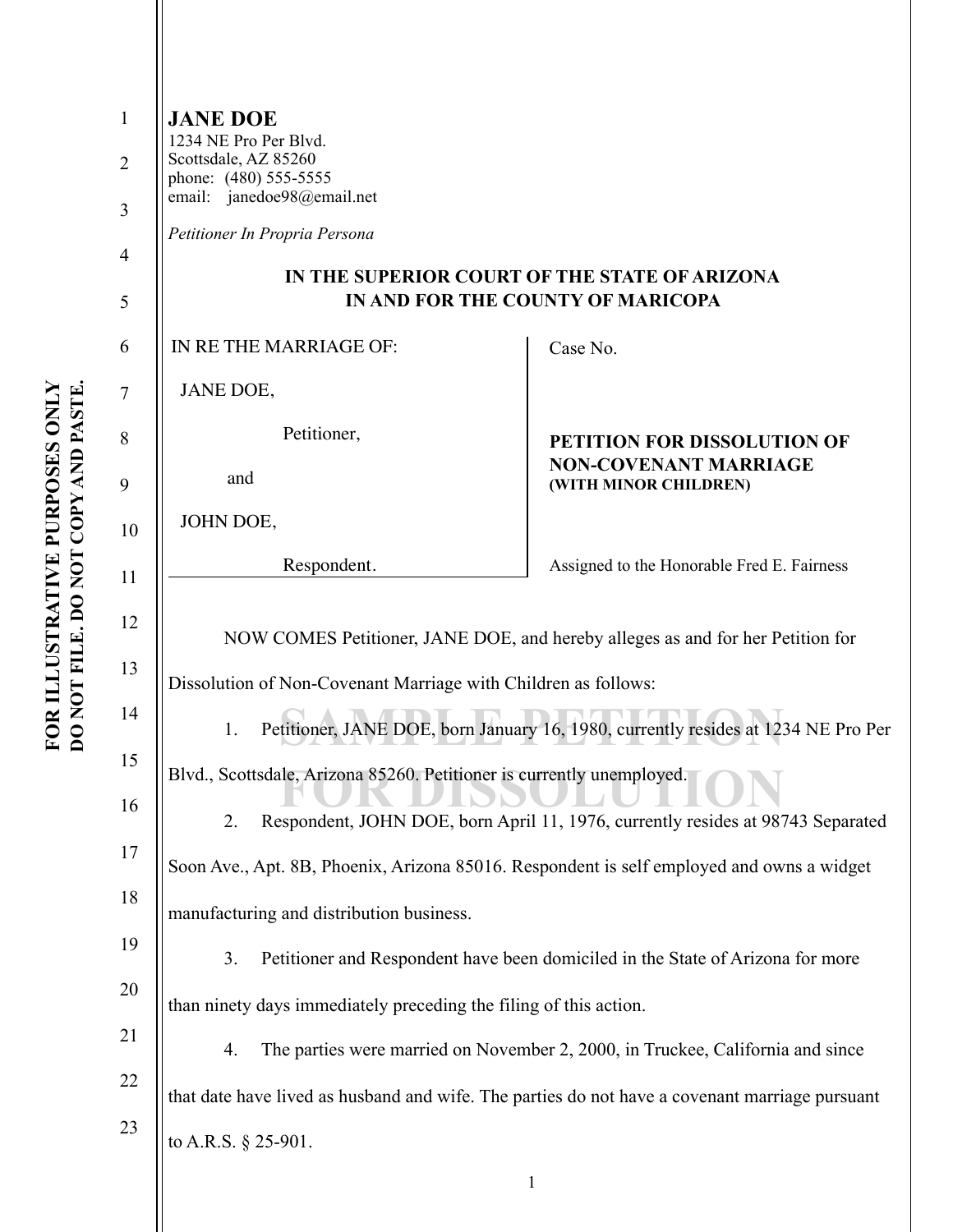| $\mathbf{1}$   | 5.                                                                                              | The parties' marriage is irretrievably broken with no reasonable prospect of                        |
|----------------|-------------------------------------------------------------------------------------------------|-----------------------------------------------------------------------------------------------------|
| $\overline{2}$ |                                                                                                 | reconciliation. The conciliation provisions of A.R.S. $\S$ 25-381.09 either have been met or do not |
| 3              | apply.                                                                                          |                                                                                                     |
|                | 6.                                                                                              | Neither party is currently in the military.                                                         |
| 5              | 7.                                                                                              | Petitioner is not currently pregnant.                                                               |
| 6              | 8.                                                                                              | The parties have three minor children in common, their information provided on the                  |
| $\tau$         | sensitive data sheet.                                                                           |                                                                                                     |
| 8              | 9.                                                                                              | Pursuant to A.R.S. § 25-1031, this Court has exclusive jurisdiction to determine                    |
| 9              |                                                                                                 | issues of parenting time, legal decision-making, and child support.                                 |
| 10             | 10.                                                                                             | Petitioner has not participated as a party, witness, or in any other capacity in any                |
| 11             | other litigation concerning the custody of the children in this or any other state or foreign   |                                                                                                     |
| 12             | country.                                                                                        |                                                                                                     |
| 13             | 11.                                                                                             | Petitioner does not have any information regarding any custody proceeding                           |
| 14             | concerning the minor children pending in a court of this or any other state or foreign country. |                                                                                                     |
| 15             | 12.                                                                                             | Petitioner requests the court award joint legal decision-making authority over the                  |
| 16             |                                                                                                 | parties' three (3) children, with Petitioner having final say in the event the parties disagree.    |
| 17             | 13.                                                                                             | Petitioner requests she be designated as the children's primary residential parent.                 |
| 18             |                                                                                                 | Respondent's parenting time should be ordered consistent with the children's best interests and     |
| 19             |                                                                                                 | the factors prescribed by A.R.S. $\S$ 25-403.                                                       |
| 20             | 14.                                                                                             | Child support should be calculated pursuant to the Arizona Child Support                            |
| 21             | Guidelines.                                                                                     |                                                                                                     |
| 22             | 15.                                                                                             | Child support should commence as of May 1, 2018, the first day of the month after                   |
| 23             |                                                                                                 | the parties physically separated on or about April 26, 2018.                                        |
|                |                                                                                                 | $\overline{2}$                                                                                      |
|                |                                                                                                 |                                                                                                     |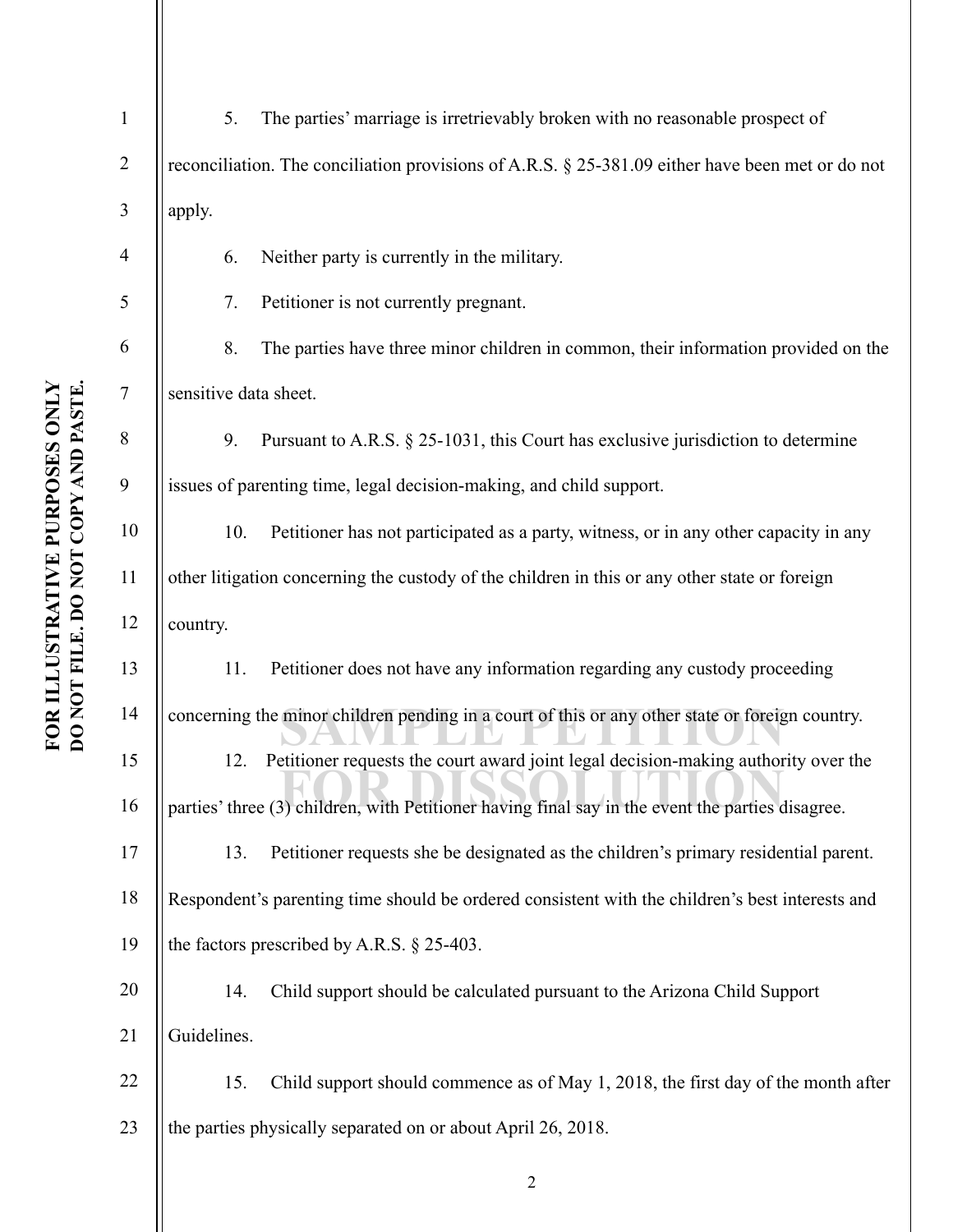| $\mathbf{1}$   | 16.<br>Respondent should be ordered to maintain health, dental, and vision insurance for               |  |  |
|----------------|--------------------------------------------------------------------------------------------------------|--|--|
| $\overline{2}$ | the minor children.                                                                                    |  |  |
| $\mathfrak{Z}$ | During the marriage, the parties acquired certain joint, common and community<br>17.                   |  |  |
| $\overline{4}$ | property and incurred certain debts and obligations, which should be divided equitably.                |  |  |
| 5              | 18.<br>Each party's sole and separate property or obligations should be confirmed.                     |  |  |
| 6              | Petitioner may be entitled to an equitable lien against community funds used to pay<br>19.             |  |  |
| $\tau$         | for or improve Respondent's separate property during the marriage.                                     |  |  |
| 8              | During the marriage, Petitioner did not maintain employment and instead cared<br>20.                   |  |  |
| 9              | primarily for the children.                                                                            |  |  |
| 10             | Petitioner is entitled to an award of spousal maintenance pursuant to the provisions<br>21.            |  |  |
| 11             | of A.R.S. § 25-319.                                                                                    |  |  |
| 12             | Petitioner declines to restore her maiden name.<br>22.                                                 |  |  |
| 13             | WHEREFORE, Petitioner respectfully requests the following relief:                                      |  |  |
| 14             | Dissolve the parties' marriage and restore them to the legal status of single persons;<br>A.           |  |  |
| 15             | Award Petitioner final say legal decision-making;<br><b>B.</b>                                         |  |  |
| 16             | Designate Petitioner as the children's primary residential parenting time and award<br>$\mathcal{C}$ . |  |  |
| 17             | Respondent parenting time consistent with the children's best interests;                               |  |  |
| 18             | Award spousal maintenance to Petitioner;<br>D.                                                         |  |  |
| 19             | Ε.<br>Equitably divide the parties' community property and debts;                                      |  |  |
| 20             | F.<br>Confirm the parties' separate property and debts; and                                            |  |  |
| 21             | Any other relief this Court deems just and appropriate.<br>G.                                          |  |  |
| 22             | <b>RESPECTFULLY SUBMITTED</b> this 11th day of November, 2018.                                         |  |  |
| 23             | /s/ Jane Doe<br>Jane Doe                                                                               |  |  |
|                | 3                                                                                                      |  |  |
|                |                                                                                                        |  |  |

## FOR ILLUSTRATIVE PURPOSES ONLY **FOR ILLUSTRATIVE PURPOSES ONLY**  DO NOT FILE. DO NOT COPY AND PASTE. **DO NOT FILE. DO NOT COPY AND PASTE.**